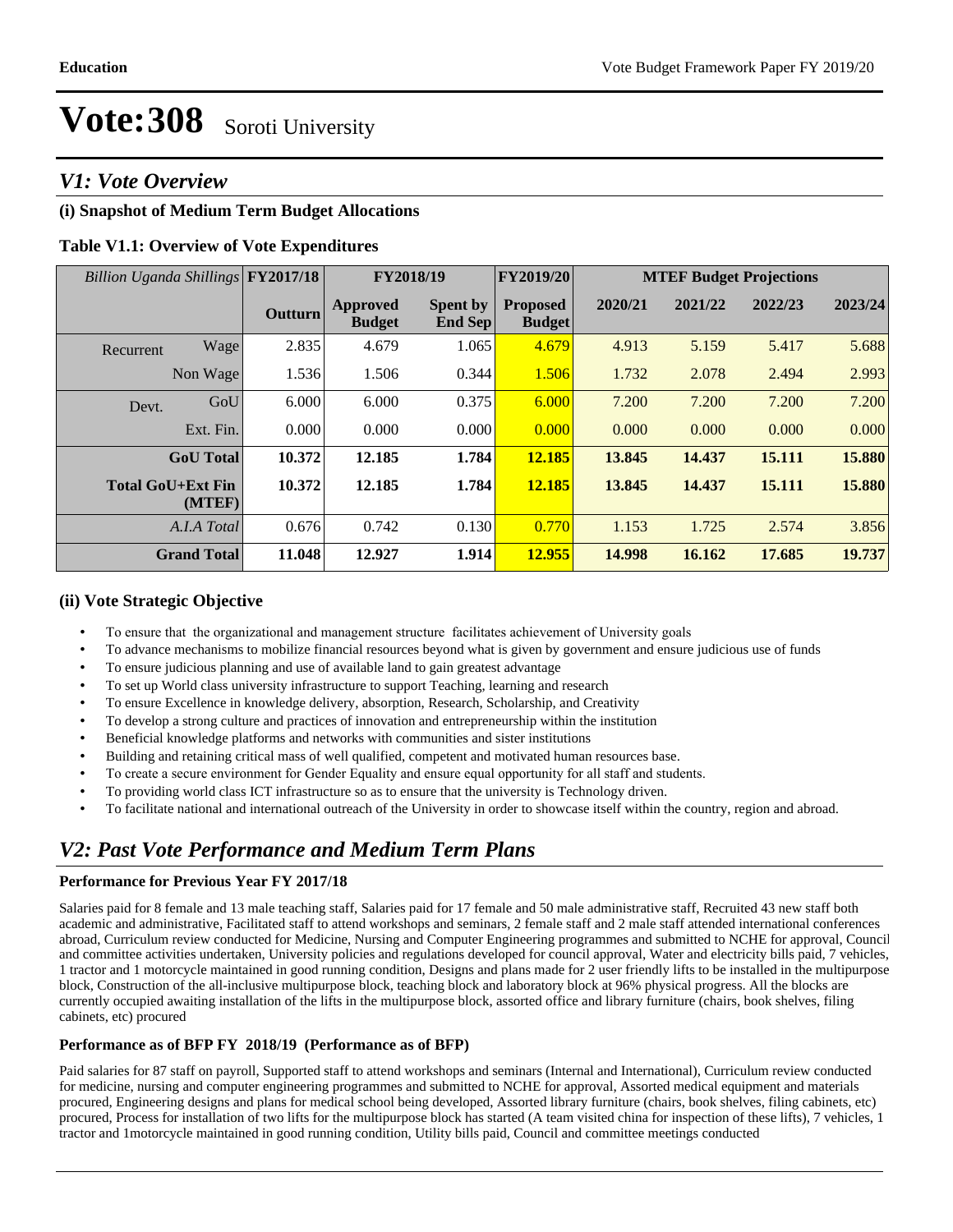#### **FY 2019/20 Planned Outputs**

Enroll 300 students, Pay living out allowances for 200 students on government sponsorship, Staff recruitment and retention, Procurement of equipment and materials for school of health sciences, computer engineering and electronics, ICT, etc, Construction of the medical school (phase two), Construction of the solid and liquid waste management system (Phase Two), Maintenance of 14.2km road network in the campus, Maintenance of the existing infrastructure, Equipping of the University Library with the relevant textbooks, soft wares and other materials, Fencing of the University land, Greening of the University Campus to address issues of climate change, Plans and designs for the medical school and other infrastructure needs developed.

#### **Medium Term Plans**

Staff recruitment and retention across all gender, Equitable access to University Education with at least 30% female, Provision of adequate machinery, equipment and materials for all University facilities, Construction of key infrastructure to facilitate teaching and learning, Provision of adequate ICT hardware and software, To improve on Research and Publications, Conduct outreach programmes, Procure vehicles and other transport means to facilitate University operations

#### **Efficiency of Vote Budget Allocations**

The available resources have been allocated based on set priority activities and projects such that the planned objectives and functions of the University are realised in the most efficient and effective way.

#### **Vote Investment Plans**

Procurement of equipment and materials for school of health sciences, computer engineering and electronics and ICT. Construction of the medical school (phase two), Construction of the solid and liquid waste management system (Phase Two), Maintenance of 14.2km road network in the campus, Equipping of the University Library with the relevant textbooks, soft wares and other materials, Fencing of the University land.

#### **Major Expenditure Allocations in the Vote for FY 2019/20**

-Payment of salaries for 87 staff members on payroll (20 teaching and 67 administrative staff) – UGX. 4.679 billion -Non-Wage Recurrent activities – UGX. 2.276 billion -Construction of Medical Laboratories (Phase Two) - UGX. 2 billion -Engineering Designs and Plans for Capital Dev't  $-$  UGX. 300 million -Fencing of the University Land phase three  $(2km) - UGX$ . 300 million -Construction of the solid and liquid waste management system (Phase Two)  $-$  UGX. 400 million -Maintenance of  $14.2km$  road network  $-$  UGX. 100 million -Procurement of assorted machinery and equipment for School of Engineering and Technology - UGX. 1 billion -Procurement of Laboratory Equipment for School of Health Sciences - UGX. 900 million -Procurement of assorted machinery and equipment for ICT Department - UGX. 400 million -Procurement of Library textbooks, materials and soft wares  $-$  UGX. 300 million -Procurement of assorted furniture and fixtures - UGX. 200 million

### **V3: PROGRAMME OUTCOMES, OUTCOME INDICATORS AND PROPOSED BUDGET ALLOCATION**

#### **Table V3.1: Programme Outcome and Outcome Indicators**

| <b>Programme:</b>                                              | <b>51 Delivery of Tertiary Education</b>                                                                                                                                                                                                                                                                                                                                                                                                                                                                                                                                                                    |  |  |  |  |  |
|----------------------------------------------------------------|-------------------------------------------------------------------------------------------------------------------------------------------------------------------------------------------------------------------------------------------------------------------------------------------------------------------------------------------------------------------------------------------------------------------------------------------------------------------------------------------------------------------------------------------------------------------------------------------------------------|--|--|--|--|--|
| <b>Programme Objective:</b>                                    | (a) To develop an innovative institutional and educational model for vocationalzing education and<br>extension system so as to increase the productive and entrepreneurial capacity in students/youth and<br>communities; (b) To create Programmes that combine lecture room activities with field work (service<br>learning), projects and research and coordinate internships with business, government and Non-<br>Governmental Organizations related to the national development; (c) To promote appropriate skills<br>training, & technology and innovations for regional integration and development; |  |  |  |  |  |
| <b>Responsible Officer:</b>                                    | <b>University Secretary</b>                                                                                                                                                                                                                                                                                                                                                                                                                                                                                                                                                                                 |  |  |  |  |  |
| <b>Programme Outcome:</b>                                      | To enroll 1,000 Male and Female learners to the University in the Medium Term. 50% of these<br>Learners will be government sponsored.                                                                                                                                                                                                                                                                                                                                                                                                                                                                       |  |  |  |  |  |
| <b>Sector Outcomes contributed to by the Programme Outcome</b> |                                                                                                                                                                                                                                                                                                                                                                                                                                                                                                                                                                                                             |  |  |  |  |  |
| 1. Increased enrolment for male and female at all levels       |                                                                                                                                                                                                                                                                                                                                                                                                                                                                                                                                                                                                             |  |  |  |  |  |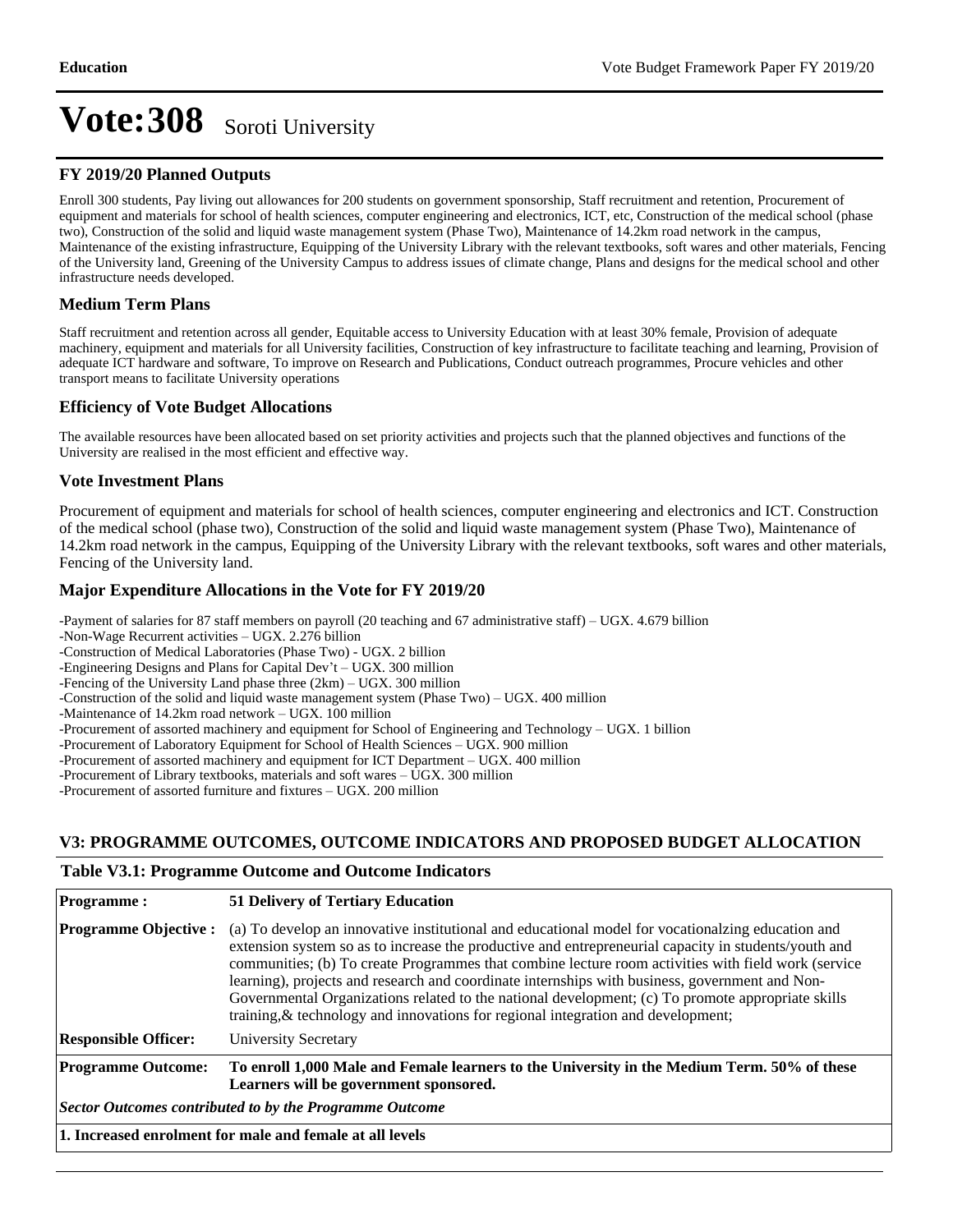|                                                  | <b>Performance Targets</b> |               |                     |                 |                          |                          |                   |  |  |
|--------------------------------------------------|----------------------------|---------------|---------------------|-----------------|--------------------------|--------------------------|-------------------|--|--|
| <b>Programme Performance Indicators (Output)</b> | 2017/18<br>Actual          | <b>Target</b> | $2018/19$ Base year | <b>Baseline</b> | 2019/20<br><b>Target</b> | 2020/21<br><b>Target</b> | 2021/22<br>Target |  |  |
| • Number of learners enrolled to the University  |                            |               |                     |                 | <b>300</b>               | 500                      | 800               |  |  |

## **Table V3.2: Past Expenditure Outturns and Medium Term Projections by Programme**

| Billion Uganda shillings            | 2017/18 | 2018/19                                            |        | 2019-20       | <b>MTEF Budget Projections</b> |         |         |         |
|-------------------------------------|---------|----------------------------------------------------|--------|---------------|--------------------------------|---------|---------|---------|
|                                     | Outturn | <b>Approved Spent By Proposed</b><br><b>Budget</b> | End O1 | <b>Budget</b> | 2020-21                        | 2021-22 | 2022-23 | 2023-24 |
| Vote: 308 Soroti University         |         |                                                    |        |               |                                |         |         |         |
| [51 Delivery of Tertiary Education] | 10.266  | 12.185                                             | 1.784  | 12.185        | 13.845                         | 14.437  | 15.111  | 15.880  |
| Total for the Vote                  | 10.266  | 12.185                                             | 1.784  | 12.185        | 13.845                         | 14.437  | 15.111  | 15.880  |

### **V4: SUBPROGRAMME PAST EXPENDITURE OUTTURNS AND PROPOSED BUDGET ALLOCATIONS**

### **Table V4.1: Past Expenditure Outturns and Medium Term Projections by SubProgramme**

| Billion Uganda shillings                                        | 2017/18        | <b>FY 2018/19</b>     |                          | 2019-20                          | <b>Medium Term Projections</b> |         |             |             |
|-----------------------------------------------------------------|----------------|-----------------------|--------------------------|----------------------------------|--------------------------------|---------|-------------|-------------|
|                                                                 | Outturn Budget | <b>Approved</b> Spent | $ $ By<br><b>End Sep</b> | <b>Proposed</b><br><b>Budget</b> | 2020-21                        | 2021-22 | $2022 - 23$ | $2023 - 24$ |
| <b>Programme: 51 Delivery of Tertiary Education</b>             |                |                       |                          |                                  |                                |         |             |             |
| 01 Headquarters                                                 | 4.366          | 6.185                 | 1.409                    | 6.185                            | 6.645                          | 7.237   | 7.911       | 8.680       |
| 1419 Support to Soroti University Infrastructure<br>Development | 4.941          | 4.070                 | 0.022                    | 3.200                            | 3.840                          | 3.840   | 3.840       | 3.840       |
| 1461 Institutional Support to Soroti University –<br>Retooling  | 0.959          | 1.930                 | 0.353                    | 2.800                            | 3.360                          | 3.360   | 3.360       | 3.360       |
| <b>Total For the Programme: 51</b>                              | 10.266         | 12.185                | 1.784                    | 12.185                           | 13.845                         | 14.437  | 15.111      | 15.880      |
| <b>Total for the Vote: 308</b>                                  | 10.266         | 12.185                | 1.784                    | 12.185                           | 13.845                         | 14.437  | 15.111      | 15.880      |

### **Table V4.2: Key Changes in Vote Resource Allocation**

| Major changes in resource allocation over and above the<br>previous financial year |         | Justification for proposed Changes in Expenditure and<br>Outputs                                                                            |  |  |  |  |
|------------------------------------------------------------------------------------|---------|---------------------------------------------------------------------------------------------------------------------------------------------|--|--|--|--|
| Vote :308 Soroti University                                                        |         |                                                                                                                                             |  |  |  |  |
| Programme: 51 Soroti University                                                    |         |                                                                                                                                             |  |  |  |  |
| Output: 02 Research, Consultancy and Publications                                  |         |                                                                                                                                             |  |  |  |  |
| Change in Allocation (UShs Bn):                                                    | 0.015   | In the previous FY Research, Consultancy and Publications<br>were catered for under AIA.                                                    |  |  |  |  |
| Output: 03 Outreach                                                                |         |                                                                                                                                             |  |  |  |  |
| Change in Allocation (UShs Bn):                                                    | 0.030   | In the previous FY outreach activities were catered for under<br>AIA.                                                                       |  |  |  |  |
| Output: 51 Guild Services                                                          |         |                                                                                                                                             |  |  |  |  |
| Change in Allocation (UShs Bn):                                                    | (0.010) | Non Wage Recurrent funds inadequate and yet there is<br>increasing need to budget for other areas for the University to<br>operate smoothly |  |  |  |  |
| Output: 52 Contributions to Research and International Organisations               |         |                                                                                                                                             |  |  |  |  |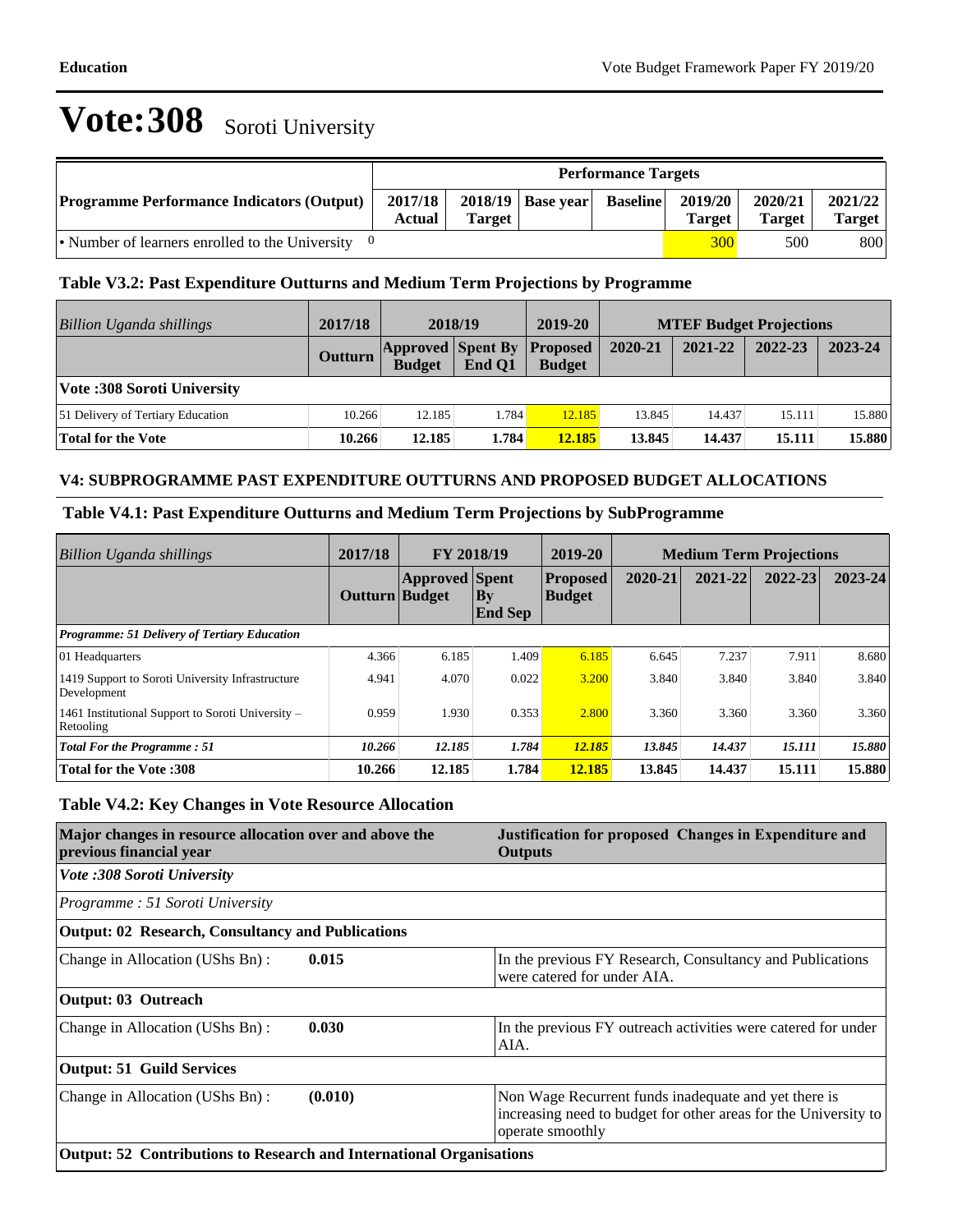| Change in Allocation (UShs Bn):                                     | (0.005) | Non wage recurrent funds are inadequate due to the                                                                                                                                                                                                            |
|---------------------------------------------------------------------|---------|---------------------------------------------------------------------------------------------------------------------------------------------------------------------------------------------------------------------------------------------------------------|
|                                                                     |         | increasing operational costs. The number of staff is                                                                                                                                                                                                          |
|                                                                     |         | increasing yet the NWR funds have kept on decreasing.                                                                                                                                                                                                         |
| <b>Output: 71 Acquisition of Land by Government</b>                 |         |                                                                                                                                                                                                                                                               |
| Change in Allocation (UShs Bn):                                     | (0.400) | Fencing of the University land that was previously under this<br>output has been shifted to Government buildings and<br>administrative infrastructure. No funds have been allocated<br>to land acquisition as the priority now is procurement of<br>equipment |
| Output: 72 Government Buildings and Administrative Infrastructure   |         |                                                                                                                                                                                                                                                               |
| Change in Allocation (UShs Bn):                                     | (0.530) | Being a science based University, most of the development<br>funds have been rellocated to procurement of equipment and<br>materials to enable the University to open its doors to enroll<br>students.                                                        |
| Output: 75 Purchase of Motor Vehicles and Other Transport Equipment |         |                                                                                                                                                                                                                                                               |
| Change in Allocation (UShs Bn):                                     | (0.960) | For FY 2019 -2020 management agreed to leave out<br>procurement of vehicles as the priority is procurement of<br>machinery and equipment to enable the University to open as<br>soon as possible.                                                             |
| Output: 76 Purchase of Office and ICT Equipment, including Software |         |                                                                                                                                                                                                                                                               |
| Change in Allocation (UShs Bn):                                     | 0.350   | This is one of the major priority areas for the University open                                                                                                                                                                                               |
| Output: 77 Purchase of Specialised Machinery & Equipment            |         |                                                                                                                                                                                                                                                               |
| Change in Allocation (UShs Bn):                                     | 1.500   | Major concern is to equip the school of health sciences and<br>school of computer engineering and technology                                                                                                                                                  |

# **Table V4.3: Major Capital Investment (Capital Purchases outputs over 0.5Billion)**

| FY 2018/19                                                                                                                                                                                                                     | <b>FY 2019/20</b>                                             |                                                                                                                                                                                                                                                                                          |
|--------------------------------------------------------------------------------------------------------------------------------------------------------------------------------------------------------------------------------|---------------------------------------------------------------|------------------------------------------------------------------------------------------------------------------------------------------------------------------------------------------------------------------------------------------------------------------------------------------|
| <b>Appr. Budget and Planned Outputs</b>                                                                                                                                                                                        | <b>Expenditures and Achievements</b><br>by end Sep            | <b>Proposed Budget and Planned Outputs</b>                                                                                                                                                                                                                                               |
| <b>Vote 308 Soroti University</b>                                                                                                                                                                                              |                                                               |                                                                                                                                                                                                                                                                                          |
| Programme: 51 Delivery of Tertiary Education                                                                                                                                                                                   |                                                               |                                                                                                                                                                                                                                                                                          |
| Project : 1419 Support to Soroti University Infrastructure Development                                                                                                                                                         |                                                               |                                                                                                                                                                                                                                                                                          |
| <b>Output: 72 Government Buildings and Administrative Infrastructure</b>                                                                                                                                                       |                                                               |                                                                                                                                                                                                                                                                                          |
| Water and sewage management system<br>constructed, engineering plans and designs<br>developed, 20 solar security lighting system<br>installed, security guard house constructed at the<br>main gate, TECHE block rehabilitated | Plans and design works on going<br>for all planned activities | <b>Engineering Designs and Plans for Capital</b><br>Dev't developed, University Land fenced<br>phase 3 (2km), Solid and liquid waste<br>management system constructed (Phase<br>Two), Monitoring, supervision and<br>appraisal of capital works and Greening<br>of the University campus |
| <b>Total Output Cost(Ushs</b><br>Thousand):                                                                                                                                                                                    | 1.610<br>0.000                                                | <b>1.100</b>                                                                                                                                                                                                                                                                             |
| Gou Dev't:                                                                                                                                                                                                                     | 1.610<br>0.000                                                | 1.100                                                                                                                                                                                                                                                                                    |
| Ext Fin:<br>0.000                                                                                                                                                                                                              | 0.000                                                         | 0.000                                                                                                                                                                                                                                                                                    |
| A.I.A.<br>0.000                                                                                                                                                                                                                | 0.000                                                         | 0.000                                                                                                                                                                                                                                                                                    |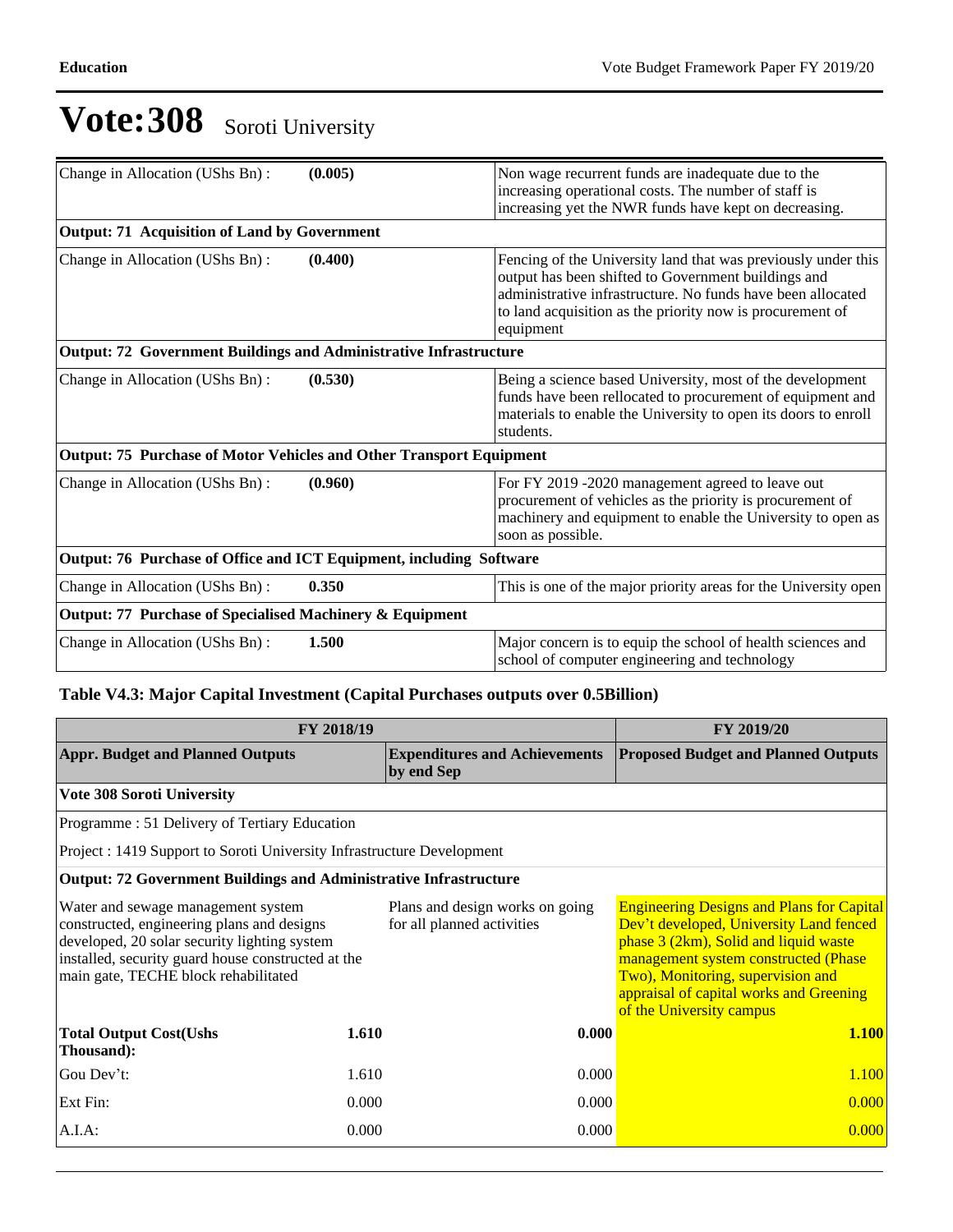| Output: 80 Construction and rehabilitation of learning facilities (Universities)                                                                                         |       |                                                                                                  |                                                                                                                                                                                                                   |
|--------------------------------------------------------------------------------------------------------------------------------------------------------------------------|-------|--------------------------------------------------------------------------------------------------|-------------------------------------------------------------------------------------------------------------------------------------------------------------------------------------------------------------------|
| Medical laboratories constructed, projects<br>supervised and monitored                                                                                                   |       | Procurement requests initiated by<br><b>Estates Department</b>                                   | <b>Construction of Medical Laboratories</b><br>(Phase Two)                                                                                                                                                        |
| <b>Total Output Cost(Ushs</b><br>Thousand):                                                                                                                              | 1.960 | 0.015                                                                                            | 2.000                                                                                                                                                                                                             |
| Gou Dev't:                                                                                                                                                               | 1.960 | 0.015                                                                                            | 2.000                                                                                                                                                                                                             |
| Ext Fin:                                                                                                                                                                 | 0.000 | 0.000                                                                                            | 0.000                                                                                                                                                                                                             |
| A.I.A:                                                                                                                                                                   | 0.000 | 0.000                                                                                            | 0.000                                                                                                                                                                                                             |
| Project : 1461 Institutional Support to Soroti University – Retooling                                                                                                    |       |                                                                                                  |                                                                                                                                                                                                                   |
| <b>Output: 75 Purchase of Motor Vehicles and Other Transport Equipment</b>                                                                                               |       |                                                                                                  |                                                                                                                                                                                                                   |
| 3 double cabin pickups procured, 1 coaster bus - 32 Procurement requests for One 32 -<br>seater procured                                                                 |       | seater bus and 3 double cabin<br>pickups initiated                                               |                                                                                                                                                                                                                   |
| <b>Total Output Cost(Ushs</b><br>Thousand):                                                                                                                              | 0.960 | 0.000                                                                                            | 0.000                                                                                                                                                                                                             |
| Gou Dev't:                                                                                                                                                               | 0.960 | 0.000                                                                                            | 0.000                                                                                                                                                                                                             |
| Ext Fin:                                                                                                                                                                 | 0.000 | 0.000                                                                                            | 0.000                                                                                                                                                                                                             |
| A.I.A.                                                                                                                                                                   | 0.000 | 0.000                                                                                            | 0.000                                                                                                                                                                                                             |
| Output: 76 Purchase of Office and ICT Equipment, including Software                                                                                                      |       |                                                                                                  |                                                                                                                                                                                                                   |
| Assorted office and ICT machinery and equipment Procurement requests initiated by<br>procured, assorted relevant library text books and e ICT Department<br>book readers |       |                                                                                                  | Procurement of assorted machinery and<br>equipment for ICT Department (0.4<br>billion), Procurement of Library<br>textbooks, materials and soft wares (0.3)<br>billion)                                           |
| <b>Total Output Cost(Ushs</b><br>Thousand):                                                                                                                              | 0.350 | 0.000                                                                                            | 0.700                                                                                                                                                                                                             |
| Gou Dev't:                                                                                                                                                               | 0.350 | 0.000                                                                                            | 0.700                                                                                                                                                                                                             |
| Ext Fin:                                                                                                                                                                 | 0.000 | 0.000                                                                                            | 0.000                                                                                                                                                                                                             |
| A.I.A:                                                                                                                                                                   | 0.000 | 0.000                                                                                            | 0.000                                                                                                                                                                                                             |
| <b>Output: 77 Purchase of Specialised Machinery &amp; Equipment</b>                                                                                                      |       |                                                                                                  |                                                                                                                                                                                                                   |
| Assorted medical and engineering equipment<br>procured                                                                                                                   |       | Assorted medical equipment and<br>materials delivered to the school of<br><b>Health Sciences</b> | Procurement of assorted machinery and<br>equipment for School of Engineering and<br>Technology (1.0 billion), Procurement of<br><b>Laboratory Equipment for School of</b><br><b>Health Sciences (0.9 billion)</b> |
| <b>Total Output Cost(Ushs</b><br>Thousand):                                                                                                                              | 0.400 | 0.353                                                                                            | <b>1.900</b>                                                                                                                                                                                                      |
| Gou Dev't:                                                                                                                                                               | 0.400 | 0.353                                                                                            | 1.900                                                                                                                                                                                                             |
| Ext Fin:                                                                                                                                                                 | 0.000 | 0.000                                                                                            | 0.000                                                                                                                                                                                                             |
| A.I.A:                                                                                                                                                                   | 0.000 | 0.000                                                                                            | 0.000                                                                                                                                                                                                             |

# *V5: VOTE CHALLENGES FOR 2019/20 AND ADDITIONAL FUNDING REQUESTS*

## **Vote Challenges for FY 2019/20**